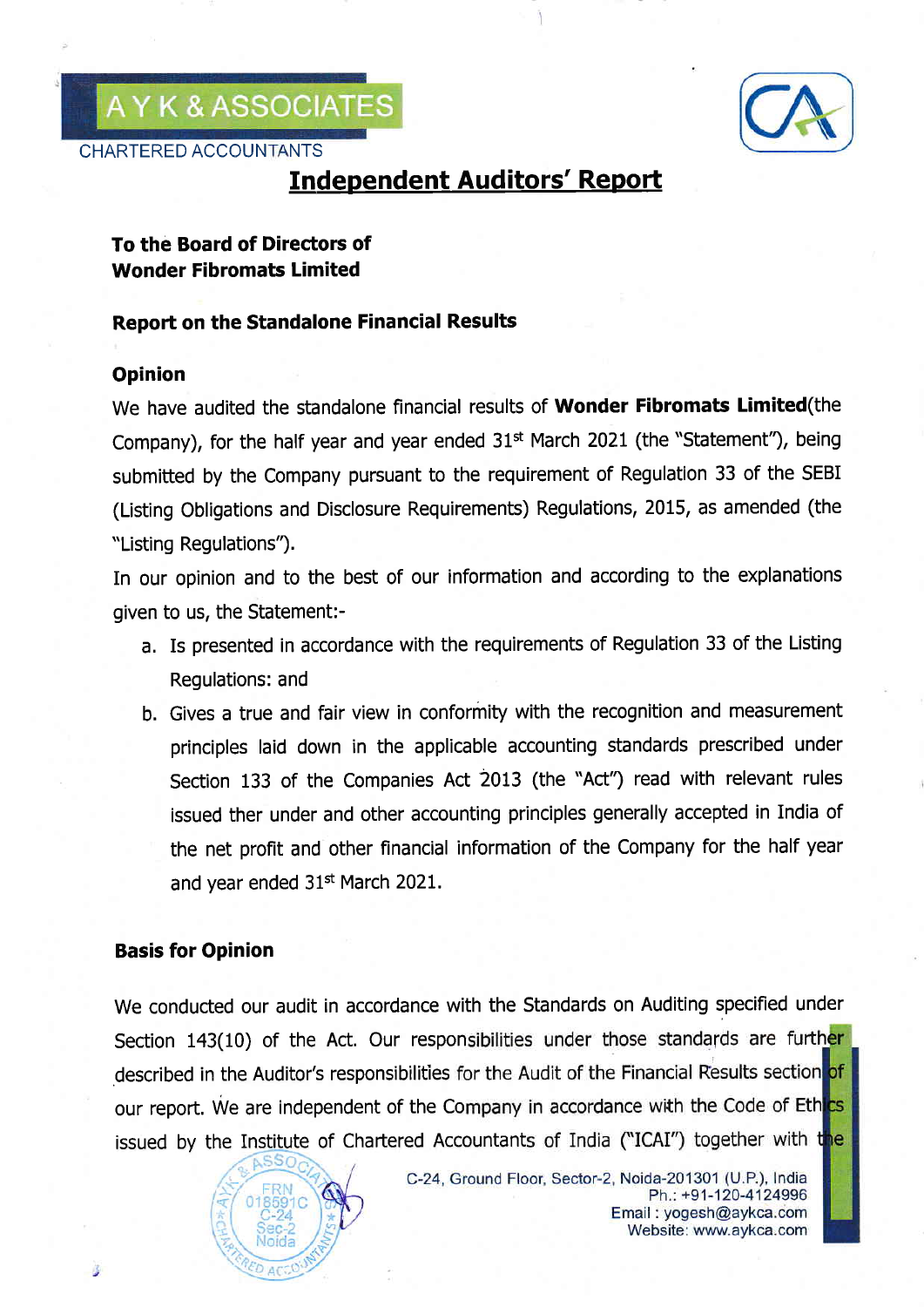ethical requirements that are relevant to our audit of the Standalone Financial Results under the provision of the Companies Act, 2013 and the Rules thereunder, and we have fulfilled our other ethical responsibilities in accordance with these requirements and the Code of Ethics. We believe that the audit evidence we have obtained is sufficient and appropriate to provide a basis for our opinion.

### Management's Responsibility for Standalone Financial Results

This statement is the responsibility of the Company's Management and is approved by the Company's Board of Directors. This statement has been compiled from the related audited interim financial statements for the year ended 31 March 202t. The Company's Board of Directors is responsible for the preparation and presentation of the Standalone Financial Results that give a true and fair view of the net profit and other financial information in accordance with the recognition and measurement principles laid down in AS 25, prescribed under Section 133 of the Act, read with relevant rules issued there under and other accounting principles generally accepted in India and in compliance with Regulation 33 of the Listing Regulations. This responsibility also includes maintenance of adequate accounting records in accordance with the provisions of the Act for safeguarding the assets of the Company and for preventing and detecting frauds and other irregularities; selection and application of appropriate accounting policies; making judgments and estimates that are reasonable and prudent; and the design, implementation and maintenance of adequate internal financial controls that were operating effectively for ensuring the accuracy and completeness of the accounting records, relevant to the preparation and presentation of the standalone Financial Results that give a true and fair view and is free from material misstatement, whether due to fraud or error.

In preparing the standalone Financial Results, the Board of Directors is responsible for assessing the Company's ability, to continue as a going concern, disclosing, as applicable, matters related to going concern and using the going concern basis of .accountings gnless the Board of Directors either intends to liquidate the Company or to cease operations, or has no realistic alternative but to do so.



浝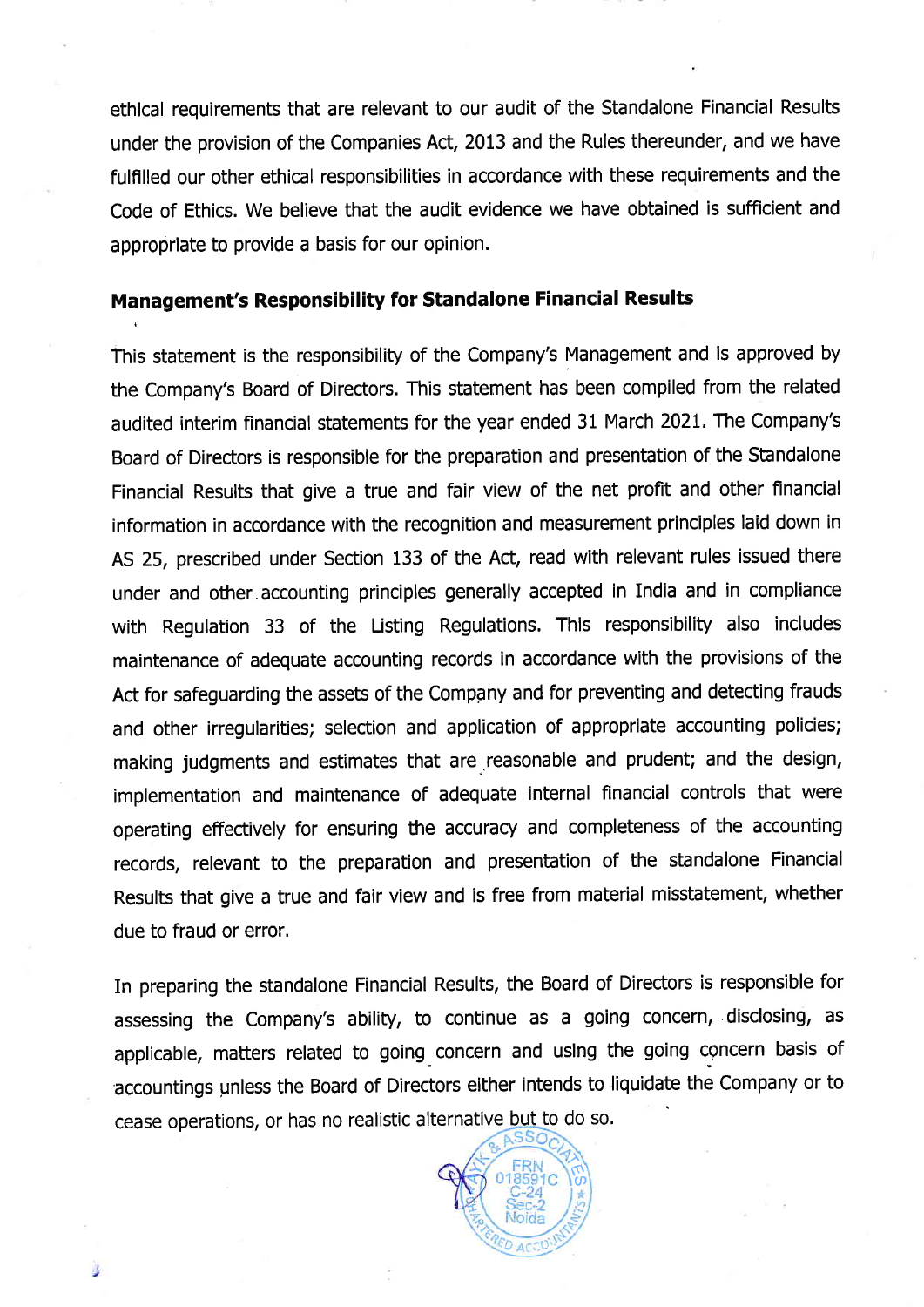The Board of Directors is also responsible for overseeing the financial reporting process of the Company.

#### Auditors' Responsibility for the Audit of the Financial Results

Our objectives are to obtain reasonable assurance about whether the Standalone financial results as a whole is free from material misstatement, whether due to fraud or error, and to issue an auditor's report that includes our opinion. Reasonable assurance is a high level of assurance, but is not a guarantee that an audit conducted in accordance with SAs will always detect a material misstatement when it exists. Misstatements can arise from fraud or error and are considered material if, individually or in the aggregate, they could reasonably be expected to influence the economic decisions of users taken on the basis of this standalone financial results.

As part of an audit in accordance with SAs, we exercise professional judgment and maintain professional skepticism throughout the audit. We also:

- $\triangleright$  Identify and assess the risks of material misstatement of the Standalone Financial Results, whether due to fraud or error, design and perform audit procedures responsive to those risks; and obtain audit evidence that is sufficient and appropriate to provide a basis for our opinion. The risk of not detecting <sup>a</sup> material misstatement resulting from'fraud is higher than for one resulting from error, as fraud may involve collusion, forgery, international omissions, misrepresentations, or the override of internal control.
- Obtain an understanding of internal financial controls relevant to the audit in order to design audit procedures that are appropriate in the circumstances, but not for the purpose of expressing an opinion on the effectiveness of such controls.
- Evaluate the appropriateness of accounting polices used and the reasonableness of accounting estimates made by the Board of Directors.
- $\triangleright$  Evaluate the appropriateness and reasonableness of disclosures made by the Board of Directors in terms of the requirements specified under Regulation 33 of the Listing regulations.

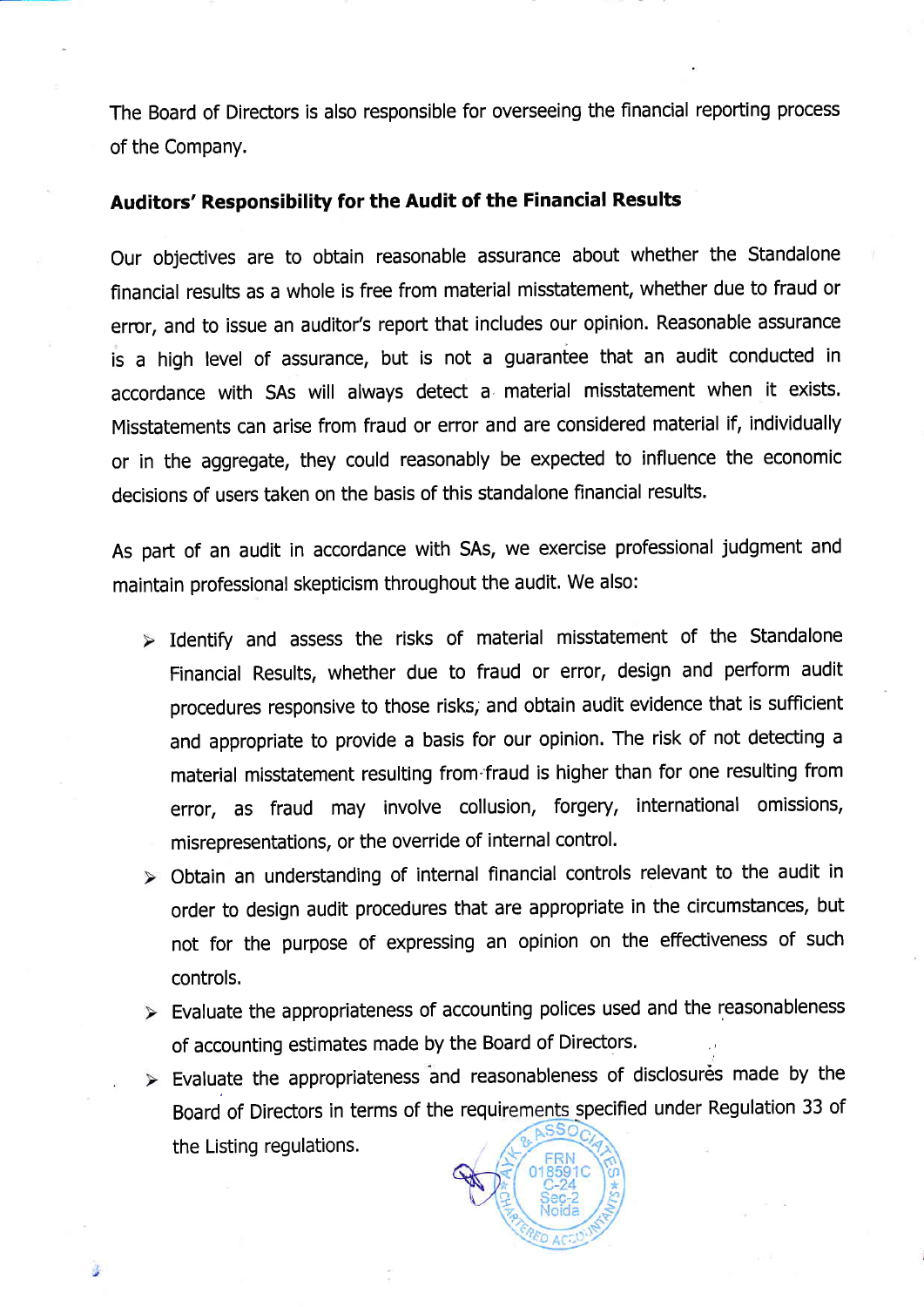- $\triangleright$  Conclude on the appropriateness of the Board of Directors' use of the going concern basis of accounting and, based on the audit evidence obtained, whether a material unceftainty exist related to events or conditions that may cast significant doubt on the ability of the company to continue as a going concern. If we conclude that a material uncertainty exists, we are required to draw attention in our auditor's report to the related disclosures in the Statement or, if such disclosures are inadequate, to modify our opinion. Our conclusions are based on the audit evidence obtained up to the date of our auditor's report. However, future events or conditions may cause the Company to cease to continue as <sup>a</sup> going concern.
- $\triangleright$  Evaluate the overall presentation, structure and content of the Standalone Financial Results, including the disclosures, and whether the Standalone Financial Results represent the underlying transactions and events in a manner that achieves fair presentation.
- Obtain sufficient appropriate audit evidence regarding the Standalone Financial Results of the Company to express an opinion on the Standalone Financial Results.

Materiality is the magnitude of misstatements in the Standalone Financial Results that, individually or in aggregate, makes it probable that the economic decisions of <sup>a</sup> reasonably knowledgeable user of the Standalone Financial Results may be influenced. We consider quantitative materiality and qualitative factors in (i) planning the scope of our audit work and in evaluating the results of our work; and (ii) to evaluate the effect of any identified misstatements in the Standalone Financial Results.

We communicate with those charged with governance regarding, among other matters, the planned scope and timing of the audit and significant audit findings, including any significant deficiencies in internal control that we identify during our audit.

We also provide those charged with governance with a statement, that we have compiled with relevant ethical requirements regarding independence, and to

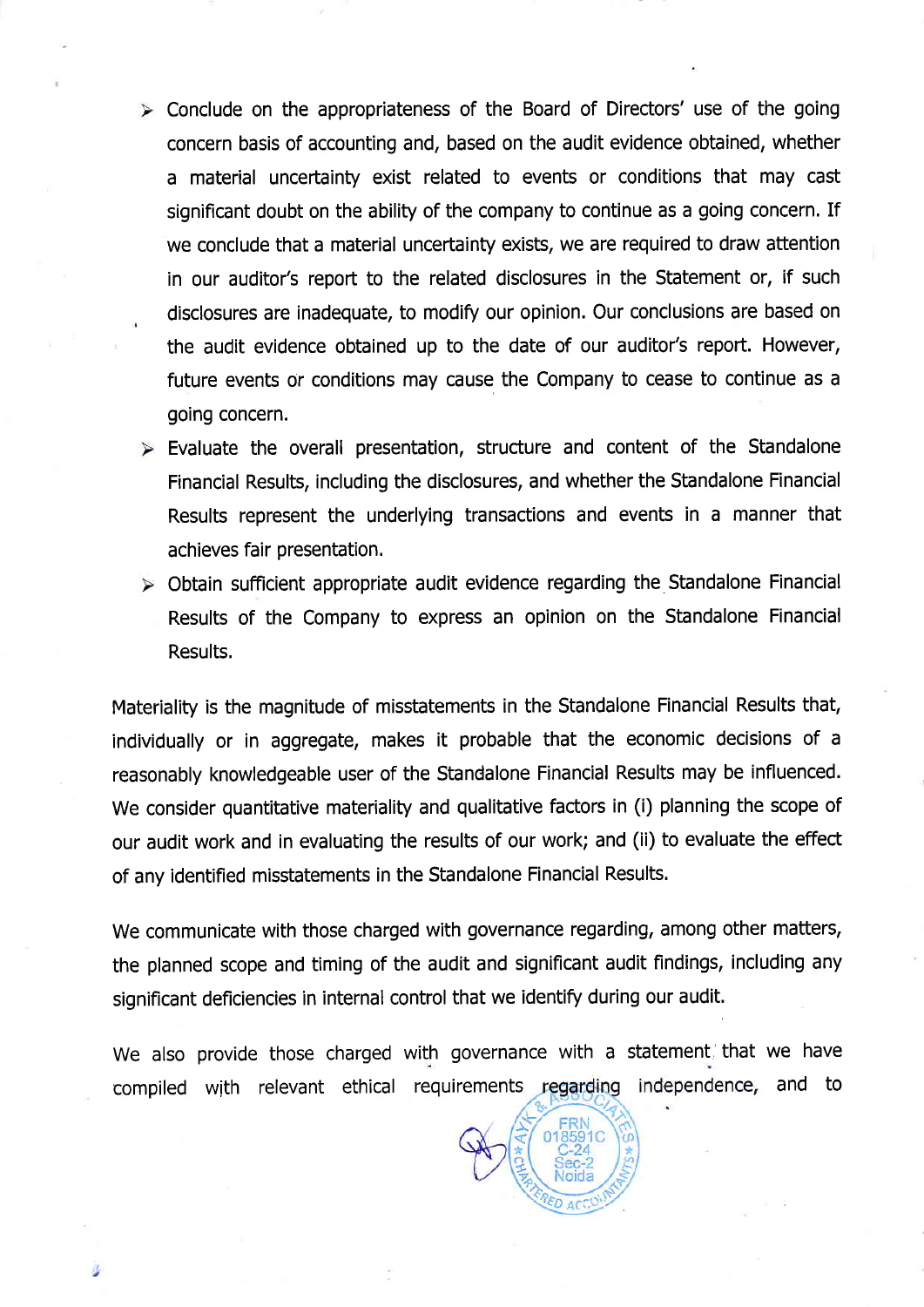communicate with them all relationships and other matters that may reasonably be thought to bear on our independence, and where applicable, related safeguards.

### Other Matters Paragraph

1. Scope Limitation due to COVID <sup>19</sup>

The opinion expressed in the present report is based on the limited information, facts and inputs made available to us through electronic means by the management. We wish to highlight that due to the COVID 19 induced restrictions on physical movement and strict timelines, the audit team could not visit the company at year end for undertaking the required audit procedures as prescribed under ICAI issued Standards on Auditing, including but not limited to:

. Physical verification of cash, inventory at year end,

. Examination of the physical verification process of fixed assets and Inventory records at the year end.

Our opinion is not modified in respect of above matter.

### For AYK & Associates

**Chartered Accountants** (Registration No.  $018591C$ ) **CA Yogesh Kumar** M.Com, MBA, LL.B., FCA,Partner (Membership No. 403036) Place: New Delhi Date: 29.06.2021 UDIN: 21403036AAAACG2925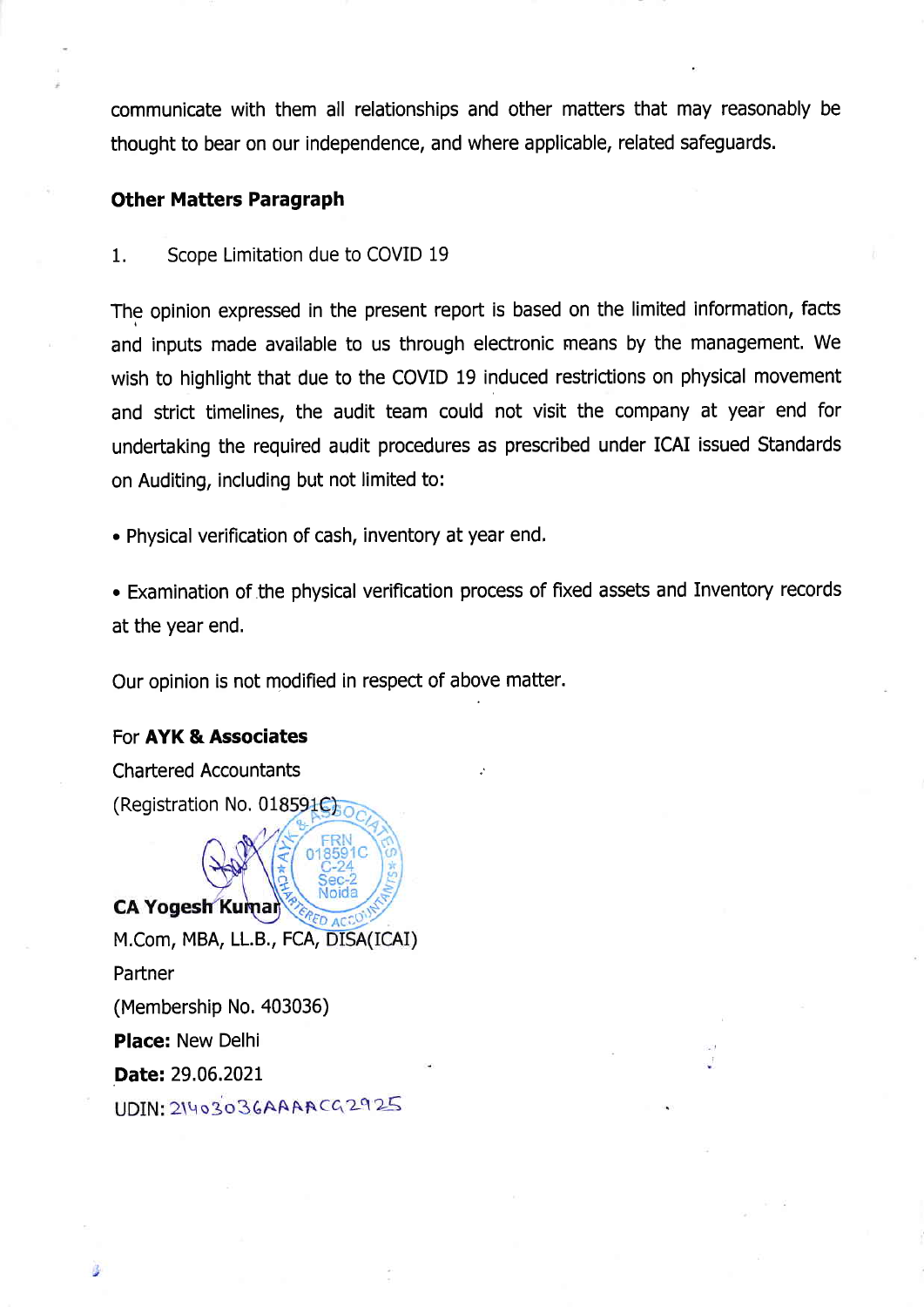# **WONDER FIBROMATS LIMITED**

(Previously known as Wonder Fibromats Private Limited) Regd Office at 45 Okhla Industrial Estate, Phase-III, New Delhi-110020<br>CIN:- L31900DL2009PLC195174

#### Balance Sheet as at 31st March'2021

#### (All Amount in INR Lakhs unless otherwise stated)

| <b>Particulars</b>                 | <b>As on March</b><br>31,2021 | <b>As on March</b><br>31,2020 |
|------------------------------------|-------------------------------|-------------------------------|
|                                    | Audited                       | Audited                       |
| <b>I. EQUITY AND LIABILITIES</b>   |                               |                               |
| (1) Shareholder's Funds            |                               |                               |
| (a) Share Capital                  | 838                           | 838                           |
| (b) Reserves and Surplus           | 3,871                         | 3,447                         |
| (2) Non-Current Liabilities        |                               |                               |
| (a) Long-Term Borrowings           | 109                           | 127                           |
| (b) Deferred Tax Liabilities (Net) | 2                             | 20                            |
| (3) Current Liabilities            |                               |                               |
| (a) Short-Term Borrowings          | 803                           | 1,138                         |
| (b) Trade Payables                 |                               |                               |
| -Payable to MSME Creditors         | 4,721                         | 7,218<br>4,310                |
| -Payable to Other Creditors        | 8,713<br>51                   | 61                            |
| (c) Other Current Liabilities      | 552                           | 337                           |
| (d) Short-Term Provisions          |                               |                               |
| <b>TOTAL</b>                       | 19,659                        | 17,494                        |
| II.ASSETS                          |                               |                               |
| (1) Non-Current Assets             |                               |                               |
| (a) Fixed Assets                   |                               |                               |
| (i)Tangible Assets                 | 3,359                         | 2,339<br>473                  |
| (ii) Capital work-in-Progress      | 63                            | 63                            |
| (b) Other Non-Current Assets       |                               |                               |
| (2) Current Assets                 |                               |                               |
| (a) Inventories                    | 3,139                         | 2,964                         |
| (b) Trade Receivables              | 12,096                        | 9,944                         |
| (c) Cash & Cash Equivalents        | 18                            | 874<br>90                     |
| (d) Short-Term Loans and Advances  | 139                           |                               |
| (e) Other Current Assets           | 845                           | 748                           |
| <b>TOTAL</b>                       | 19,659                        | 17,494                        |

Figures of previous year have been regrouped or recast wherever necessary, in order to make them comparable. See accompanying notes to the financial results



FOR AND ON BEHALF OF WONDER FIBROMATS LIMITED

IB.

**New Del** 

Q **QND** 

 $\mathcal{I}_j$ 

14 da  $\sigma$ 

HARSH KUMAR ANAND (Chairman & Managing Director) DIN: 00312438

PLACE: NEW DELHI DATED: 29.06.2021

B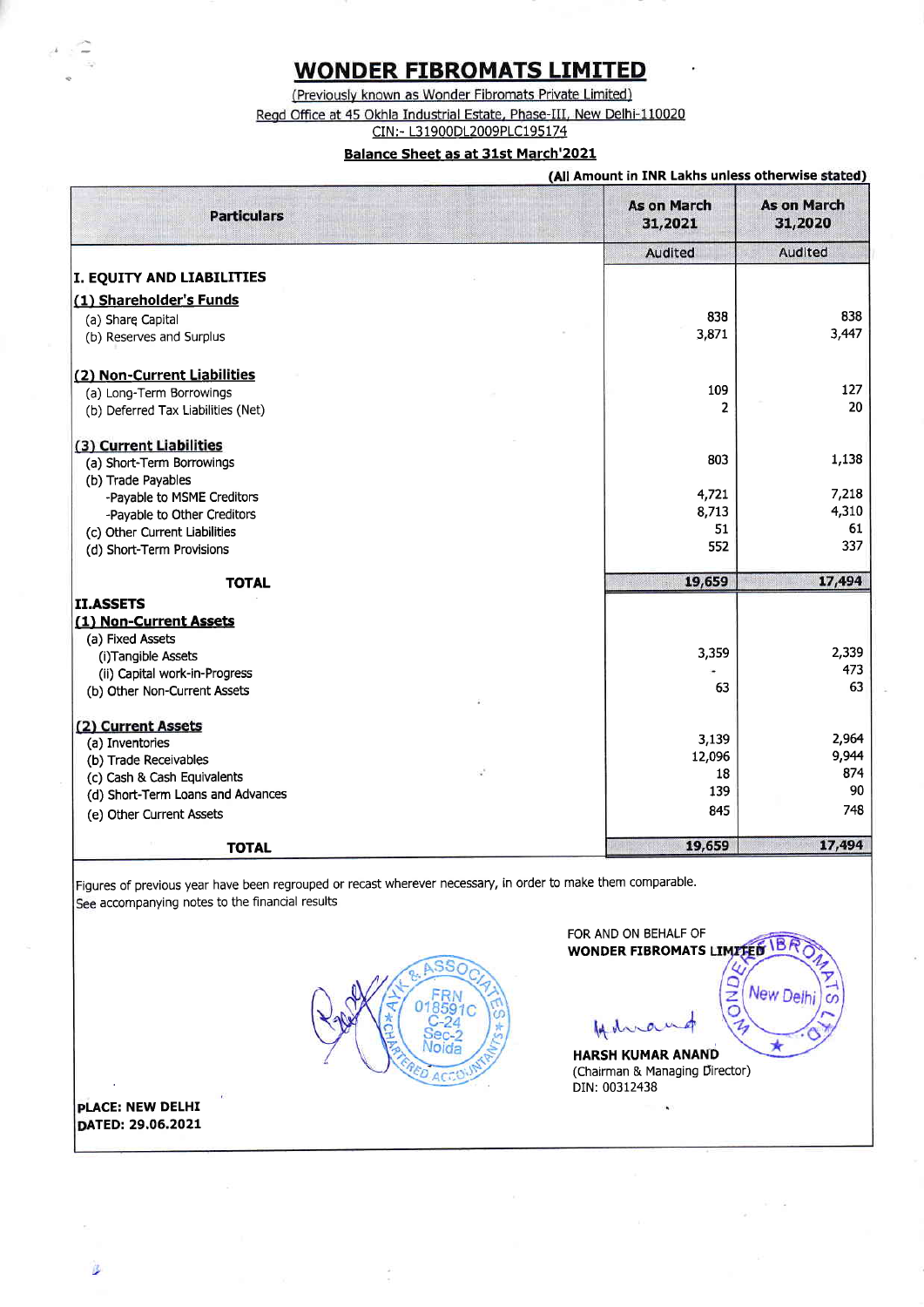### **WONDER FIBROMATS LIMITED**

(Previously known as Wonder Fibromats Private Limited) Regd Office at 45 Okhla Industrial Estate, Phase-III, New Delhi-110020 CIN:- L31900DL2009PLC195174

Statement of Profit & Loss for the period ended on 31st March'2021

|         |                                                                          | <b>Half Year Ended</b> |                       |                      | (All Amount in INR Lakhs unless otherwise stated)<br><b>Year Ended</b> |                             |
|---------|--------------------------------------------------------------------------|------------------------|-----------------------|----------------------|------------------------------------------------------------------------|-----------------------------|
| Sr. No. | <b>Particulars</b>                                                       | March 31,2021          | September 30,<br>2020 | <b>March 31,2020</b> | <b>March 31,2021</b>                                                   | March 31,2020               |
|         |                                                                          | <b>Audited</b>         | <b>Unaudited</b>      | <b>Audited</b>       | <b>Audited</b>                                                         | <b>Audited</b>              |
| 1       | Revenue from Operations (Gross)                                          | 23,235                 | 7,318                 | 18,257               | 30,553                                                                 | 29,727                      |
| II      | Other Income                                                             |                        | 22                    |                      | 29                                                                     | 54                          |
|         | III. Total Revenue (I +II)                                               | 23,243                 | 7,340                 | 18,266               | 30,583                                                                 | 29,781                      |
| IV      | <b>Expenses:</b>                                                         |                        |                       |                      |                                                                        |                             |
|         |                                                                          | 18,460                 | 4,580                 | 12,234               | 23,040                                                                 |                             |
|         | Cost of materials consumed<br>Purchase of Stock in trade                 | 234                    | 1,265                 | 2,819                | 1.499                                                                  | 21,231<br>2,920             |
|         | Changes in inventories of finished goods, work-in-progress and Stock-in- |                        |                       |                      |                                                                        |                             |
|         | Trade (Acretion)                                                         | (156)                  | 125                   | (385)                | (31)                                                                   | (378)                       |
|         | Manufacturino Expenses                                                   | 2,218                  | 777                   | 2,028                | 2.995                                                                  | 3,344                       |
|         | Employee benefits Expenses                                               | 1,082                  | 583                   | 705                  | 1.665                                                                  | 1,327                       |
|         | Financial Cost                                                           | 94                     | 67                    | 146                  | 161                                                                    | 150                         |
|         | Administrative & Selling Expenses                                        | 165                    | 105                   | 149                  | 269                                                                    | 305                         |
|         | Depreciation and Amortization Expenses                                   | 232                    | 164                   | 141                  | 396                                                                    | 325                         |
|         | Total Expenses (V)                                                       | 22,328                 | 7,666                 | 17,837               | 29.994                                                                 | 29,224                      |
| VI      | Profit before exceptional and extraordinary items and tax (IV-V)         | 914                    | (326)                 | 429                  | 588                                                                    | 557                         |
| VII     | Exceptional Items                                                        |                        |                       | ×                    |                                                                        | $\mathcal{L}_{\mathcal{L}}$ |
| VIII    | Profit before extraordinary items and tax (VI + VII)                     | 914                    | (326)                 | 429                  | 588                                                                    | 557                         |
| IX      | Extraordinary Items                                                      |                        |                       |                      |                                                                        |                             |
| x       | Profit before tax (VIII - IX)                                            | 914                    | (326)                 | 429                  | 588                                                                    | 557                         |
| XI      | Tax expenses:                                                            |                        |                       |                      |                                                                        |                             |
|         | (1) Current Tax                                                          | 174                    | 0                     | 76                   | 174                                                                    | 103                         |
|         | (2) Deferred Tax Liabilities/(Assets)                                    | (10)                   | (8)                   | 11                   | (19)                                                                   | 10                          |
|         |                                                                          |                        |                       |                      |                                                                        |                             |
| XII     | Profit(Loss) after Tax (X-XI)                                            | 751                    | (318)                 | 342                  | 433                                                                    | 444                         |
| XIII    | Prior Period Items                                                       |                        |                       |                      |                                                                        |                             |
|         | -CSR Expenditure of previous year Incurred                               | 8.45                   |                       |                      | 8.45                                                                   |                             |
| XIV     | Profit(Loss) after Tax (XII-XIII)                                        | 742                    | (318)                 | 342                  | 425                                                                    | 444                         |
| XV      | Earning per equity share:                                                |                        |                       |                      |                                                                        |                             |
|         | $(1)$ Basic                                                              | 8.86                   | (3.79)                | 4.08                 | 5.07                                                                   | 5.30                        |
|         | (2) Diluted                                                              | 8.86                   | (3.79)                | 4.08                 | 5.07                                                                   | 5.30                        |

FOR AND ON BEHALF OF WONDER FIBROMATS LIMITED BR

Hilmar HARSH KUMAR ANAND

(Chairman & Managing Direct DIN: 00312438

٥

New Delhi

大

Ċ

 $\overline{u}$  $\overline{C}$ 

Figures of previous year have been regrouped or recast wherever necessary, in order to make them comparable. See accompanying notes to the financial results



PLACE: NEW DELHI<br>DATED: 29.06.2021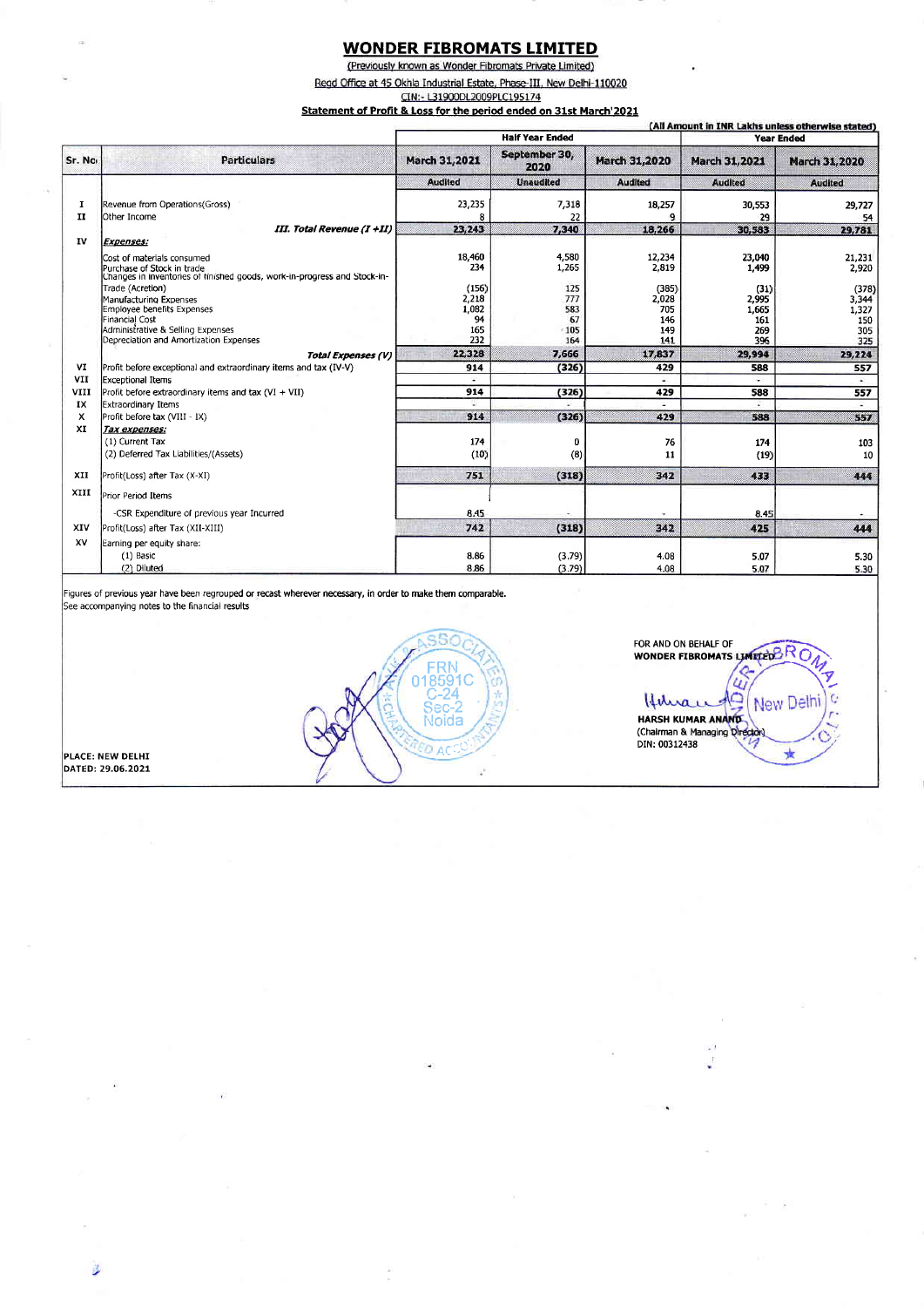# **WONDER FIBROMATS LIMITED**

(Previously known as Wonder Fibromats Private Limited) Regd Office at 45 Okhla Industrial Estate, Phase-III, New Delhi-110020<br>CIN:- L31900DL2009PLC195174

#### Cash Flow Statement for the period ended on 31st March'2021

|               |                                                                                                                                     | (All Amount in INR Lakhs unless otherwise stated) |                          |                         |  |
|---------------|-------------------------------------------------------------------------------------------------------------------------------------|---------------------------------------------------|--------------------------|-------------------------|--|
| <b>S. No.</b> | <b>Particulars</b>                                                                                                                  |                                                   | As at<br>March 31, 2021  | As at<br>March 31, 2020 |  |
| 1             | <b>CASH FLOWS FROM OPERATING ACTIVITIES</b>                                                                                         |                                                   | Amount (₹)               | Amount (₹)              |  |
|               | Profit before Tax and exceptional items<br>(Adjustment to reconcile profit before tax to cash generated by<br>operating activities) |                                                   | 588                      | 557                     |  |
|               | Depreciation                                                                                                                        |                                                   | 396                      | 325                     |  |
|               | Prior Period Expenditures                                                                                                           |                                                   | (8)                      |                         |  |
|               | Increase/(Decrease) in Trade Payables                                                                                               |                                                   | 1,906                    | 3,329                   |  |
|               | Increase/(Decrease) in Other Current Liabilities                                                                                    |                                                   | (9)                      | (58)                    |  |
|               | Increase/(Decrease) in Short-Term Provisions                                                                                        |                                                   | 41                       | (307)                   |  |
|               | Decrease/(Increase) in Trade Receivables                                                                                            |                                                   | (3,213)                  | (1,898)                 |  |
|               | Decrease/(Increase) in Short Term Loan & Advances                                                                                   |                                                   | (49)                     | (32)                    |  |
|               | Decrease/(Increase) in Other Current Assets                                                                                         |                                                   | (98)                     | (198)                   |  |
|               | Decrease/(Increase) in Inventorles                                                                                                  |                                                   | (175)                    | (1,051)                 |  |
|               | <b>Net Cash Generated from Operating Activities</b>                                                                                 |                                                   | (621)                    | 667                     |  |
| H             | <b>CASH FLOWS FROM INVESTING ACTIVITIES</b>                                                                                         |                                                   |                          |                         |  |
|               | Purchase of Fixed Assets                                                                                                            |                                                   | (1, 447)                 | (380)                   |  |
|               | Sale/Decrease of Fixed Assets                                                                                                       |                                                   | 30                       | 208                     |  |
|               | Decrease/(Increase) in Capital Work in Progress                                                                                     |                                                   | 473                      | (473)                   |  |
|               | Decrease/(Increase) in Other Non- Current Assets                                                                                    |                                                   | <sub>0</sub>             | (63)                    |  |
|               | <b>Net Cash used in Investing Activities</b>                                                                                        |                                                   | (944)                    | (707)                   |  |
| III           |                                                                                                                                     |                                                   |                          |                         |  |
|               | CASH FLOWS FROM FINANCING ACTIVITIES                                                                                                |                                                   |                          | 222                     |  |
|               | Increase/(Decrease) in Share Capital                                                                                                |                                                   |                          | (40)                    |  |
|               | Increase/(Decrease) in Long-Term Borrowings                                                                                         |                                                   | (18)<br>726              | (908)                   |  |
|               | Increase/(Decrease) in Short-Term Borrowings                                                                                        |                                                   | $\overline{\phantom{a}}$ | 1,616                   |  |
|               | Increase/(Decrease) in Reserve & Surplus                                                                                            |                                                   |                          |                         |  |
|               | Net Cash used in Financing Activities                                                                                               |                                                   | 708                      | 891                     |  |
| IV            | Net Increase/(decrease) in Cash & Cash Equivalents                                                                                  | $(I+II+III)$                                      | (857)                    | 850                     |  |
|               |                                                                                                                                     |                                                   |                          |                         |  |
| v             | Cash & Cash Equivalents at the beginning of the period                                                                              |                                                   | 874                      | 867                     |  |
| VI            | Cash & Cash Equivalents at the end of the period                                                                                    | $(IV+V)$                                          | 18                       | 1,717                   |  |

Figures of previous year have been regrouped or recast wherever necessary, in order to make them comparable. See accompanying notes to the financial results



FOR AND ON BEHALF OF WONDER FIBROMATS LIMITED

Ithran

i.

**HARSH KUMAR ANAND** (Chairman & Managing Director) DIN: 00312438

 $\frac{1}{2}$ 

 $\overline{\mathsf{C}}$ 

**New Delhi** 

PLACE: NEW DELHI DATED: 29.06.2021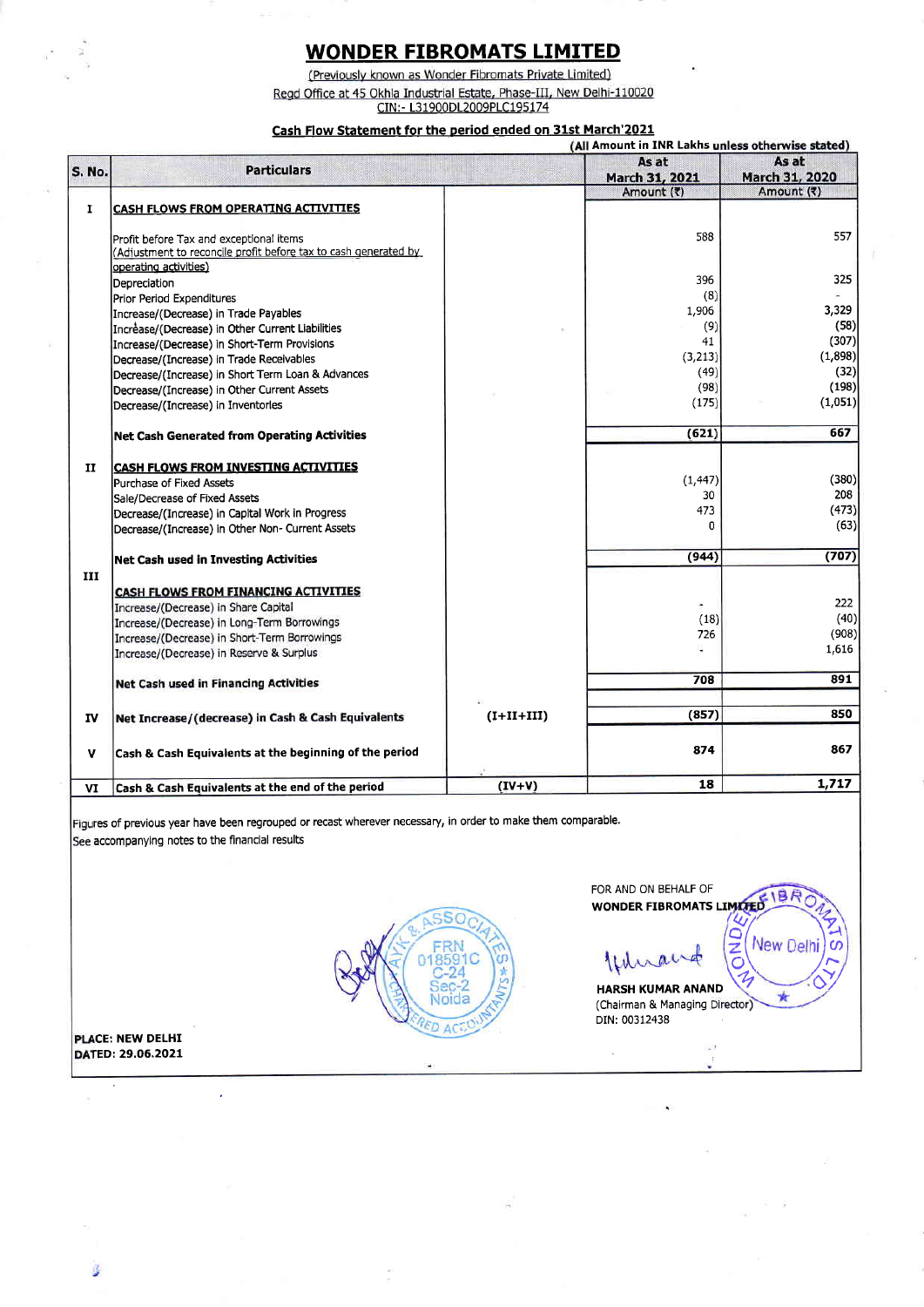# Notes to Standalone Financial results for the half year and year ended 31st March'2021

- 1. The above financial results have been reviewed by the Audit Committee and approved & taken on record by the Board of Directors at the Board Meeting held on 29<sup>th</sup> June, 2021. The Statutory Auditors of the Company have conducted audit of the above flnancial results pursuant to Regulation 33 of Securities and Exchange Board of India (Listing Obligation and Disclosure Requirement) Regulations, 2015
- 2. The above financial results have been prepared and presented in accordance with the recognition and measurement principles laid down in Accounting Standards specified under section 133 of the Companies Act, 2013 read with Rule 7 of the Companies(Accounts) Rules, 2014 and have been prepared in accordance with the Generally Accepted Accounting Principles in India (Indian GAAP).
- 3. The figure for the half year ended  $31<sup>st</sup>$  March'2021 are balancing figures between the audited figures in respect of the full financial year and the year to date unpublished figures for the half year ended 30<sup>th</sup> September 2020.
- 4. The outbreak of Corona Virus (COVID-19) pandemic has caused significant disturbance and slowdown of economic activity globally and in India. There has been significant impact of the same in half year ended 30<sup>th</sup> Sep'2020, however the disruptions to the business worldwide and economic slowdown may have eventual impact on the company. The operation of the company has been hampered during the month of April, May and June 2020. However, on the long term basis, the company does not anticipate any major challenges in overcoming this situation.
- 5. As the Company's business activities fall within single primary business segment Viz. Manufacturing of Fans and in the opinion of the management there does not exist separate repoftable geographical segment, the disclosure requirement of Accounting Standard t7- "Segment Reporting", issued by the Institute of Chartered Accountants of India are not applicable.
- 6. The Company has made as initial public offering (IPO) of 2224000 equity shares of face value of Rs. 10/- each fully paid for cash at a price of Rs. 89/ per equity share (including share premium of Rs. 79/- per equity share) aggregating to Rs. 19,79,36;000/-. The aforementioned equity-shares were allotted on 02<sup>nd</sup> Aug'2019. The equity shares of the company got listed on NSE emerge platform on 06<sup>th</sup> Aug'2019.
- 7. The proceeds from the IPO have been utilized fully as per the objects of the issue.  $\frac{1}{2}$

'o"/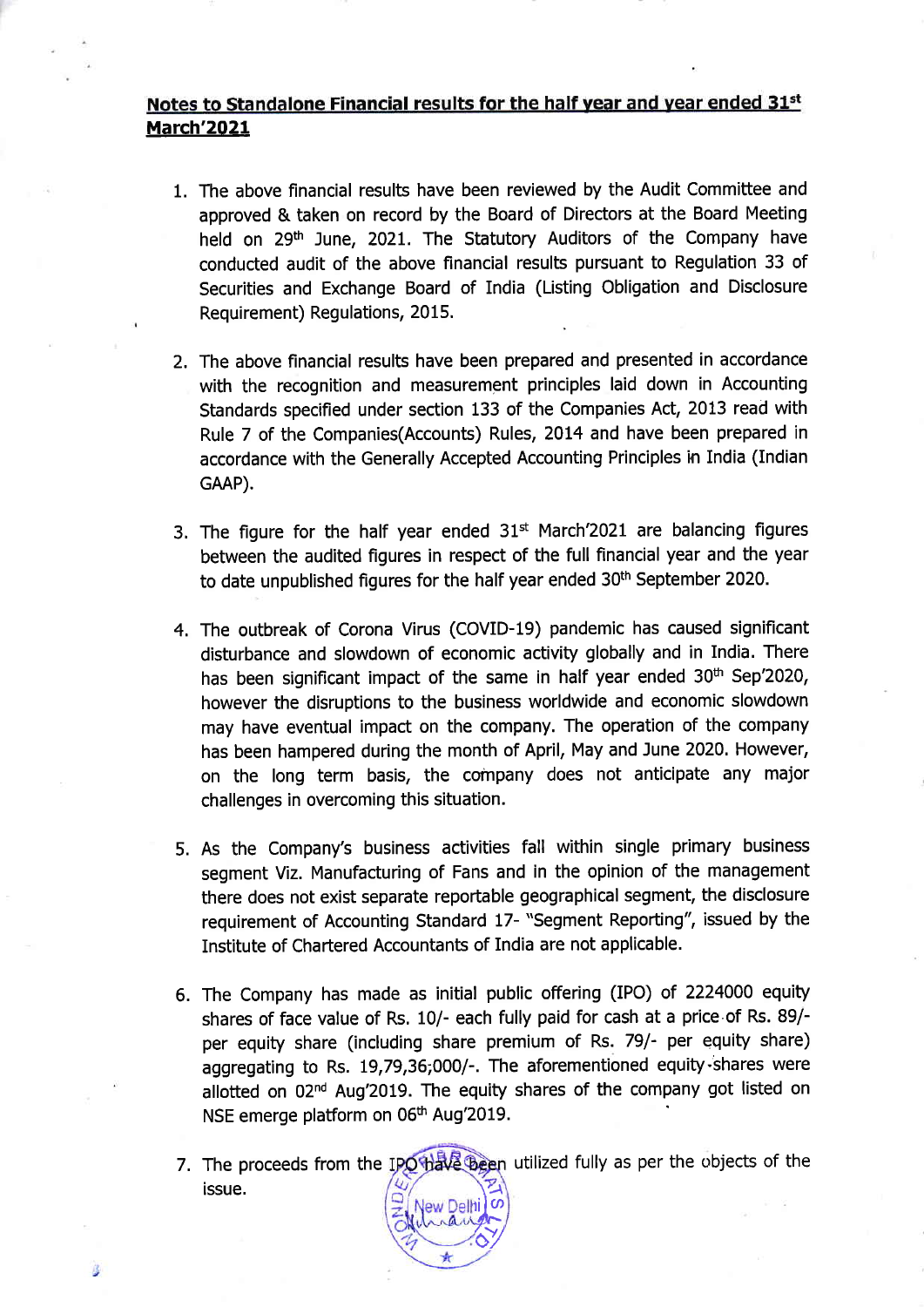8. The figures of the previous year/ period have been reworked, regrouped, rearranged and reclassified whenever necessary to correspond to the figures of the current reporting period.

| For & on behalf of Board of      |           |  |  |  |
|----------------------------------|-----------|--|--|--|
| $B_{O}$<br>Wonder Fibromats      |           |  |  |  |
| Hunand                           | New Delhi |  |  |  |
| <b>Harsh Kumar Anand</b>         |           |  |  |  |
| (Chairman and Managing Director) |           |  |  |  |

DIN-00312438 Place:-New Delhi

Date: - 29.O6.2O2L

 $\mathbb{R}$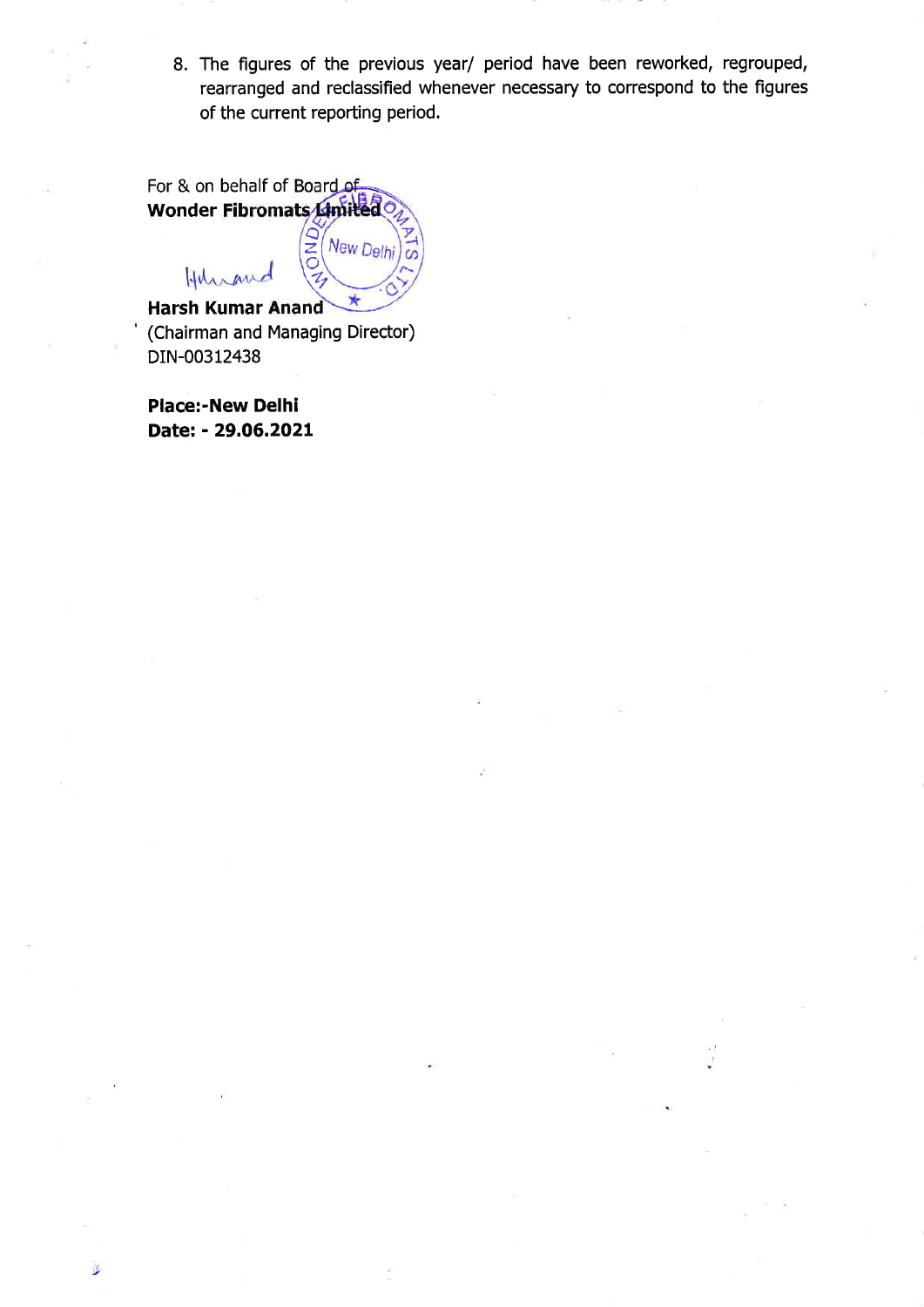

FORMERLY KNOWN AS WONDER FIBROMATS PVT. LTD.

REGISTERED OFFICE: 45, GROUND FLOOR, OKHLA INDUSTRIAL ESTATE, PHASE III, NEW DELHI - 110020 PHONE 011-66058952

CIN: L31900DL2009PLC195174

INFO@WONDERFIBROMATS.COM

WWW.WONDERFIBROMATS.COM

Date: 29th June, 2021

To,  $\cdot$ 

**Chief Manager Listing Compliance Department** National Stock Exchange of India Limited (NSE) Exchange Plaza, Plot no. C-1, Block-G, **Bandra Kurla Complex,** Bandra (E), Mumbai-400 051

ISIN: INE02WG01016 **SYMBOL: WFL** 

# SUB.: DECLARATION PURSUANT TO REGULATION 33(3)(d) OF THE SEBI (LISTING **OBLIGATIONS AND DISCLOSURES REQUIREMENTS) REGULATIONS, 2015**

Dear Sir/Madam,

It is hereby declared and confirmed that M/s AYK & Associates, Chartered Accountants, Delhi {Firm Regd. No. 018591C} (Peer Review Certificate No. 012052), statutory Auditor of the company, have issued the Auditor's report with unmodified opinion in respect of Financial Results of the Company for the half year and financial year ended as on 31st March, 2021 duly reviewed and recommended by the audit committee of the company and approved by the board of the directors at its respective meeting held on 29<sup>th</sup> June 2021.

We requested to kindly take note of the aforesaid information on records and acknowledge the receipt of the same.

Thanking You,

For Wonder Fibromats Limite New Delhi ∩

Harsh Kumar Anang Chairman & Managrag Direct DIN: 00312438

Date: 29/06/2021

Place: New Delhi